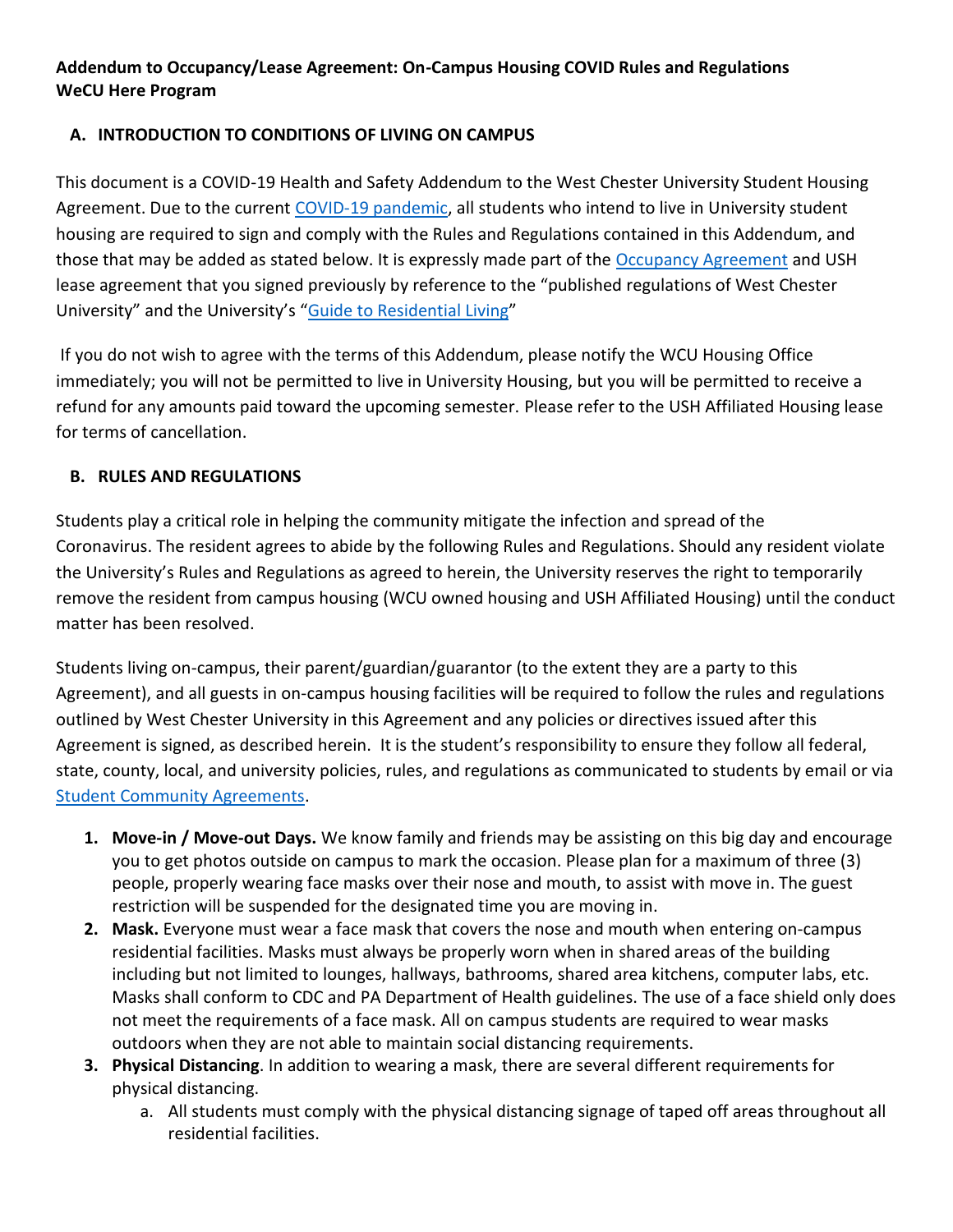- b. Whenever possible, students must maintain at least 6 feet distance from others and agree to observe occupancy restrictions in shared areas such as computer labs, lounges, and fitness centers.
- **4. Symptom Screening.** Students residing on campus may be required to complete symptom screening based on Centers for Disease Control (CDC) and Pennsylvania Department of Health guidance and/or orders. Students residing on campus will be provided notice by email when any symptom screening requirements have been enacted, modified, or withdrawn.
- **5. Surveillance Testing.** Pursuant to their authority under Act 188, Presidents of State Universities may authorize mandatory COVID-19 testing for their residential students. Students residing on campus will be provided notice by email when any testing requirements have been enacted, modified, or withdrawn. If you reside on campus during the Spring 2021 term, you should expect to be required to undergo regular COVID-19 testing.
- **6. Requirements for those experiencing symptoms of illness.** Should you **experience** symptoms potentially related to COVID-19 (for example, a fever, cough, or shortness of breath, or other or symptoms as defined by the CDC), you agree to seek medical attention (at Student Health Services or your provider of choice) promptly and follow all medical advice. If medical advice dictates, you agree to promptly quarantine/isolate at your permanent home or work with the Office of Residence Life and Housing Services to access designated campus housing. If you are symptomatic and tested for COVID-19, you will self-report by completing the designated [University report](https://cm.maxient.com/reportingform.php?WestChesterUniv&layout_id=31) form.
- **7. Exposure.** If you have been notified that you have been exposed to someone with COVID-19, you agree to promptly seek and follow all medical advice (from Student Health Services or your provider of choice), and quarantine for 14 days at your permanent home or work with the Office of Residence Life and Housing Services to access designated campus housing. You also agree to quarantine during any period which you are awaiting the result of a COVID-19 test. Depending on circumstances you may be required to leave your current apartment and quarantine in an identified university space. If you believe you have been exposed to someone with COVID-19, you agree to promptly seek medical advice concerning the potential exposure. If you are symptomatic and tested for COVID-19, you will self-report by completing the designated [University report form.](https://cm.maxient.com/reportingform.php?WestChesterUniv&layout_id=31)
- **8. Outbreak.** If an outbreak is identified by the state or local health department, you agree to follow all emergency procedures which can include but are not limited to immediate self-isolation, quarantine, or move out.
- **9. Building Access.** Residence Halls will only have one entrance/exit available at all locations, except for emergency evacuations. After swiping into the building, you will need to check-in at the front entrance with a WCU/USH staff member each time you enter the building. Residents may be required to wait in line to be checked into the building and observe appropriate social distancing requirements in the process.
- **10. Notes on Common Areas**. Some areas of the residential facilities may be closed for the duration of the academic year. You agree to follow occupancy restrictions and closure signage throughout all residential facilities.
- **11. Hygiene**. You agree to take extra steps to wash your hands thoroughly throughout the day after touching public surfaces.
- **12. Elevators**. Students will be required to follow occupancy guidelines posted on each elevator. We encourage students to take the stairs when possible and observe social distancing requirements in the process.
- **13. Expectations for Family Unit Interactions**.
	- a. Because of the nature of the residential facilities, there are less restrictive requirements for interactions with roommates and other groupings of students. This Agreement defines those groups to whom such less restrictive requirements apply as a "family unit."